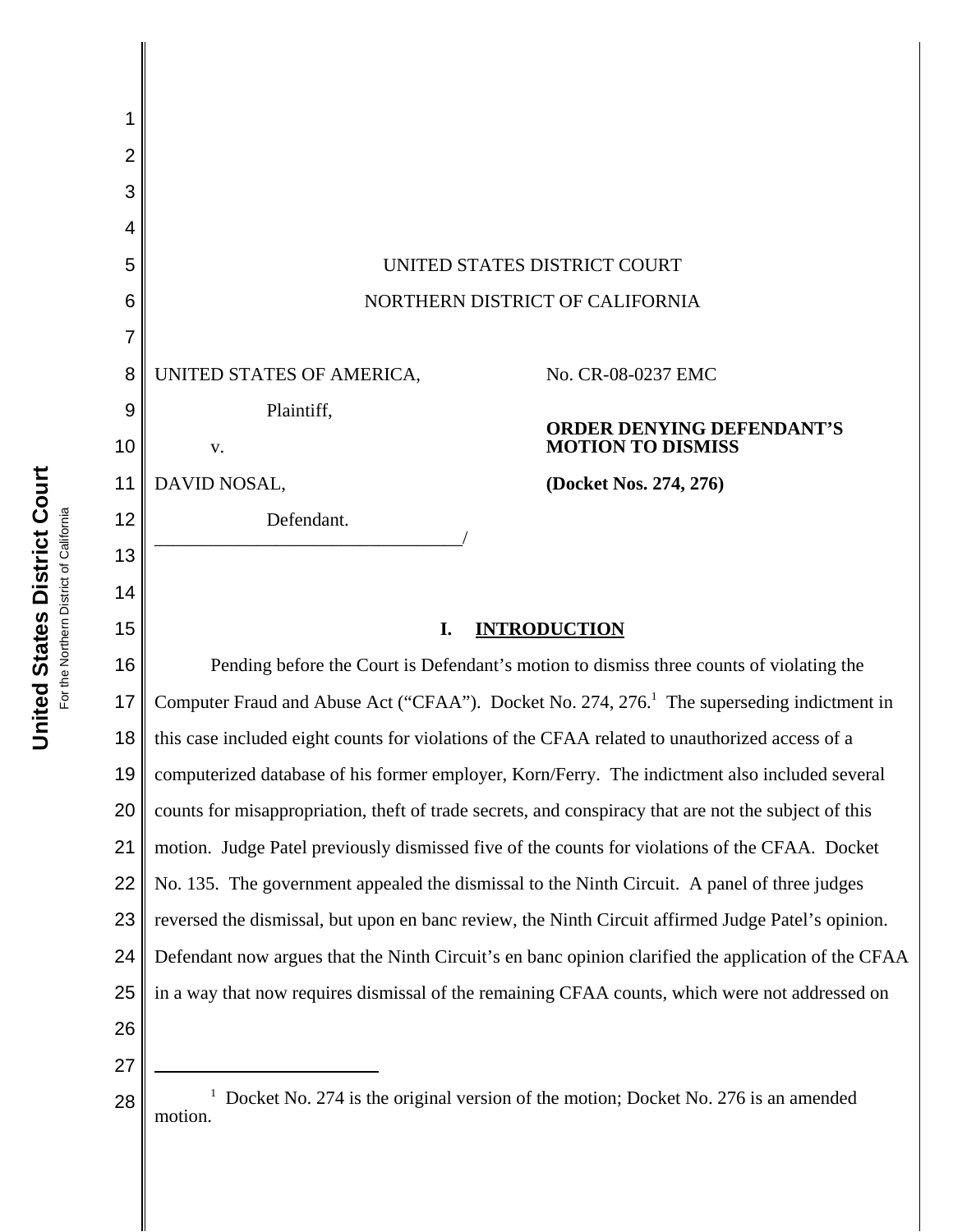1 2 the appeal. Since the hearing on this motion, the government has secured a second superseding indictment adding additional factual detail to two of the CFAA counts.<sup>2</sup>

3

# **II. FACTUAL & PROCEDURAL BACKGROUND**

4 5 6 7 8 9 10 11 12 13 14 15 16 17 18 19 20 21 22 23 24 The original indictment in this case was filed on April 10, 2008. Docket No. 1. The first superseding indictment was filed on June 28, 2008. Docket No. 42. The superseding indictment brings various charges against Defendant, including eight charges of violating the Computer Fraud and Abuse Act ("CFAA"), 18 U.S.C. § 1030(a), for aiding and abetting his co-conspirators in securing unauthorized access to a protected computer with intent to defraud and obtain something of value. *Id.*  $\llbracket 21 \text{ (counts } 2-9)$ . The following facts are taken from the first superseding indictment. Defendant is a former employee of Korn/Ferry, an executive search firm headquartered in Los Angeles with offices in San Francisco and Redwood City, California. Superseding Indictment ("SI")  $\P$ [[] 1-2. The company is a leading provider of executive recruitment services, assisting companies to fill executive and other high level positions. SI ¶ 1. Defendant worked for Korn/Ferry from approximately April 1996 until October 2004. SI ¶ 2. When he ceased his employment with the firm, he entered into Separation and General Release Agreement, and an Independent Contractor Agreement with Korn/Ferry.  $SI \$ ] 2. In these agreements, he agreed to serve as an independent contractor to Korn/Ferry from November 1, 2004 through October 15, 2005. SI ¶ 2. He also agreed not to perform executive search or related services for any other entity during the term of his contract. SI  $\P$  2. In return, he received compensation in the amount of \$25,000 per month. SI  $\P$  2. Despite these agreements, Defendant began to set up his own rival executive search firm with the assistance of three other current or former Korn/Ferry employees, Becky Christian, J.F., and M.J. SI ¶¶ 3-5. J.F. was Defendant's assistant while he was a Korn/Ferry employee, and continued to be employed by Korn/Ferry after Defendant's departure. SI ¶ 4. M.J. was a Korn/Ferry employee until approximately March of 2005. SI ¶ 5.

25

<sup>27</sup> 28  $2^2$  The second superseding indictment also renumbers the counts. The counts at issue in this motion, which had been numbers three, eight, and nine, are now counts two, three, and four, respectively. Since this motion pertains to the first superseding indictment, it will refer to the counts as numbered therein.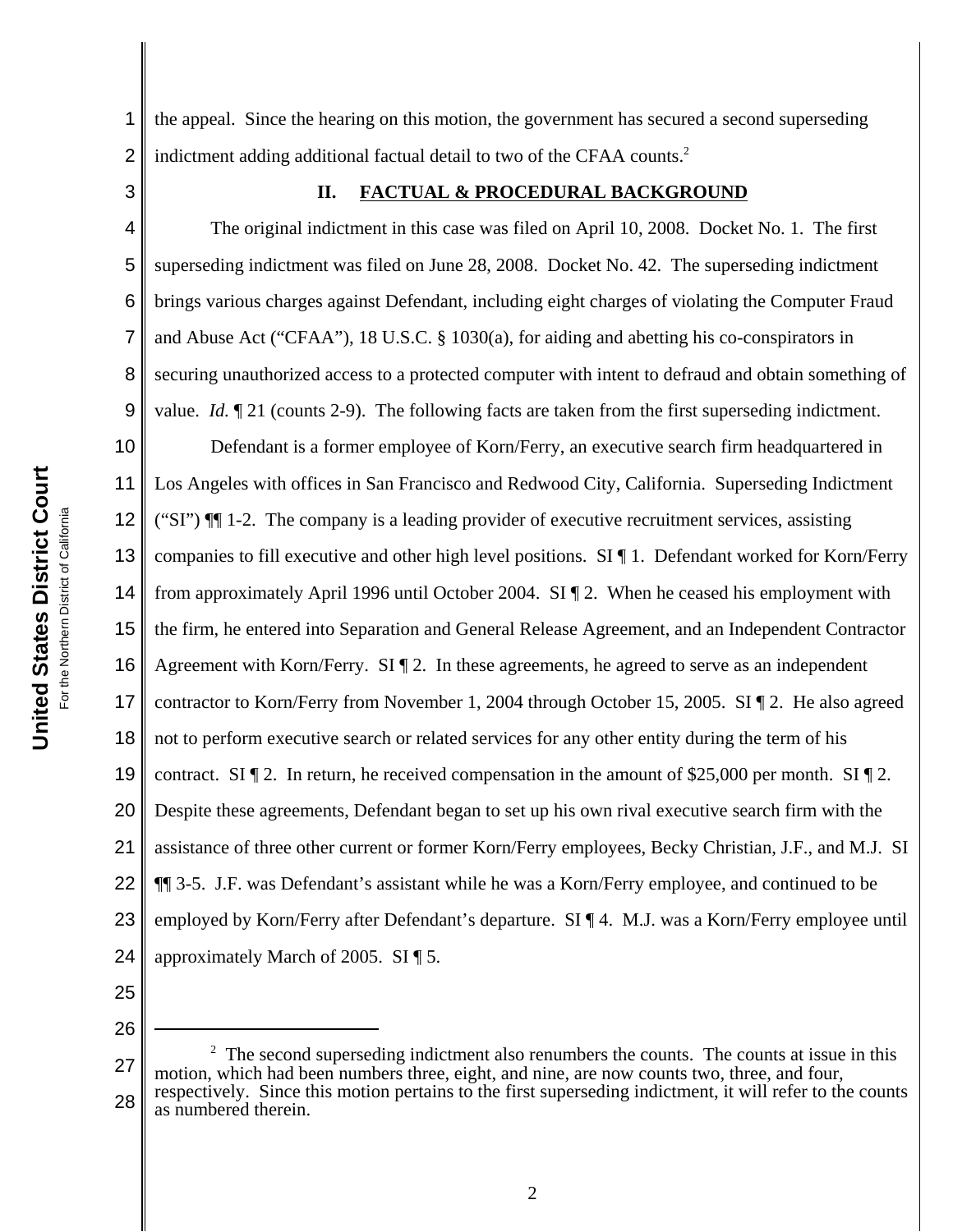1 2 3 4 5 6 Christian, who is also named as a defendant in the superseding indictment, was employed by Korn/Ferry from approximately September 1999 to approximately January 2005. SI ¶ 3. After leaving Korn/Ferry, she set up an executive search firm known as Christian & Associates, though she was in fact working with Defendant to set up his executive search firm.  $SI \$ ] 3. Christian generally retained 20% of the revenues from the searches the two conducted, while Defendant retained 80%. SI ¶ 3.

7 8 9 10 11 12 13 14 Korn/Ferry maintained the "Searcher" database, a proprietary database of executives and companies. SI ¶ 6. Using the "Custom Report" feature of the database, Korn/Ferry employees were able to created targeted reports on executives, companies, and prior search engagements Korn/Ferry had conducted for clients. SI \ 6. The database was also capable of producing "source lists," or candidate lists, which were provided to client companies with regards to a particular position they were trying to fill. SI ¶ 8. Korn/Ferry had built up the information contained in the Searcher database over many years, and considered it to be one of the most comprehensive databases of its kind in the world. SI  $\P$  7.

15 16 17 18 19 20 21 22 23 Korn/Ferry took a number of steps to preserve the confidential nature of the Searcher database, including controlling electronic access to the database, and controlling physical access to the servers on which it was stored. SI ¶ 9. Korn/Ferry employees received unique user names and passwords that allowed them to access the company's computer systems, including the Searcher Database. SI ¶ 9. These passwords were intended for use by employees only. SI ¶ 9. All Korn/Ferry employees, including Defendant, entered into agreements explaining the proprietary nature of the Searcher database, and restricting the use of the database and related information to legitimate company business. SI ¶ 10. Defendant executed such an agreement on or about April 26, 1996. SI ¶ 10.

24 25 26 27 28 Korn/Ferry also explicitly noted the confidential and proprietary nature of the information from the Searcher database on reports and in the computer logon process. SI ¶ 11. All custom reports generated from the database had the phrase "Korn/Ferry Proprietary and Confidential" written across the top. SI ¶ 11. When an individual logged on to the Korn/Ferry computer system, the following notification was displayed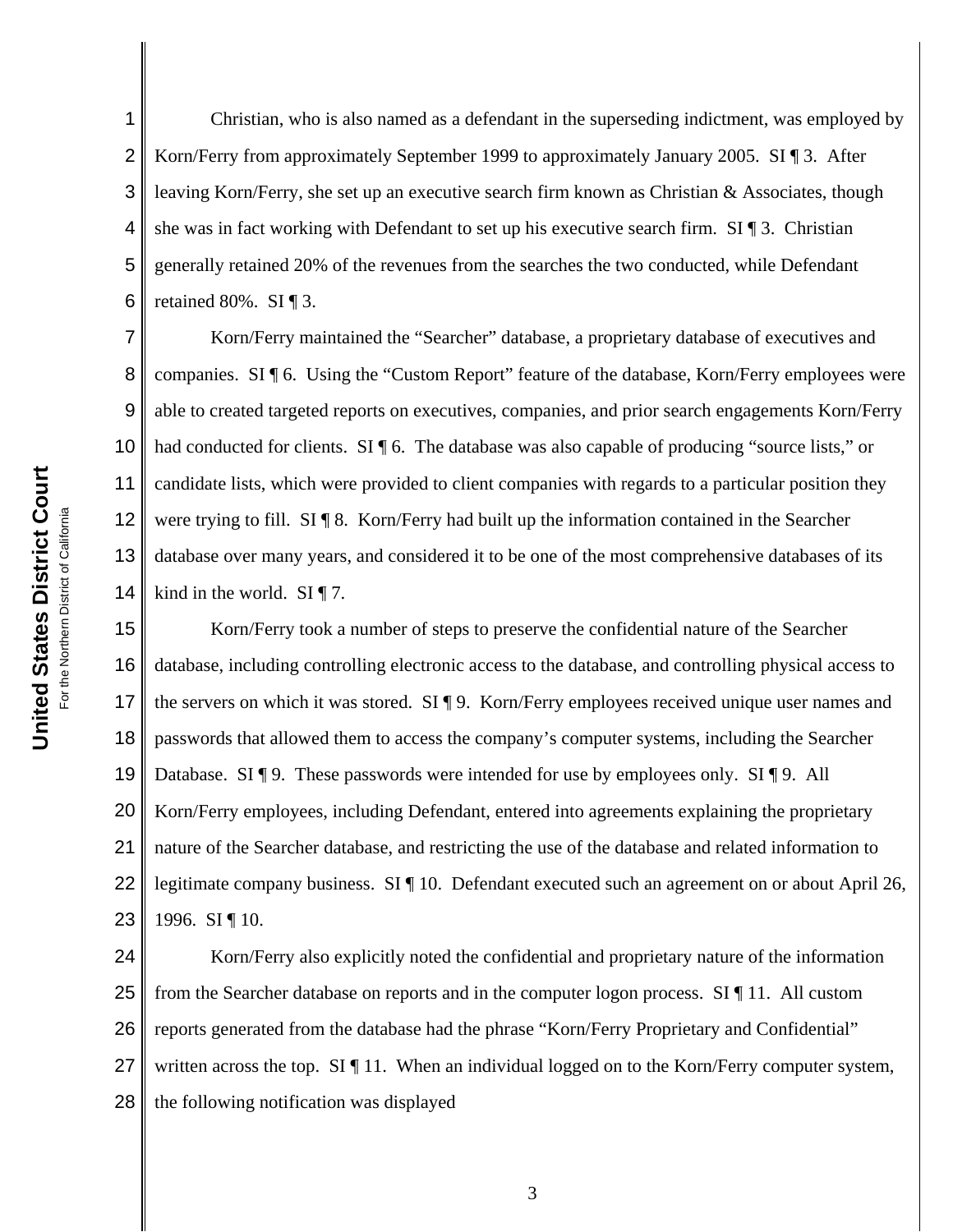This computer system and information it stores and processes are the property of Korn/Ferry. You need specific authority to access any Korn/Ferry system or information and to do so without the relevant authority can lead to disciplinary action or criminal prosecution. . . .

4 SI ¶ 11.

1

2

3

5 6 7 8 9 10 11 12 13 14 The superseding indictment alleges that Defendant, along with co-conspirator Christian and others, "did steal, and without authorization knowingly take by fraud, artifice, and deception, trade secrets from Korn/Ferry's computer system, including source lists." SI ¶ 15. The indictment alleges that individual co-conspirators and others obtained these source lists and other trade secrets prior by using their own Korn/Ferry usernames and passwords prior to and upon termination, and that they did so without authorization and in excess of authorization. SI ¶ 16. Defendant and co-conspirators also obtained trade secrets from Korn/Ferry's computer system by using, either directly or through J.F., J.F.'s Korn/Ferry username and password, and that this was done without authorization and in excess of authorization. SE ¶ 17. The specific factual allegations related to the various CFAA counts in the first superseding indictment are as follows:

15 A. Count 2

16 17 18 During the fourth quarter of 2004, just prior to the end of her employment with Korn/Ferry, Christian downloaded custom reports from the Searcher database containing over 3000 records. SI ¶ 19j. She took copies of these reports with her when she left the firm.  $SI \parallel 19$ j.

19 B. Count 3

20 21 22 23 24 25 26 On or about April 11, 2005, Christian sent an email to J.F. that stated in part, "It is to [sic] difficult to explain the searcher run I would need to log in as you."  $SI \$  19a. The next day, Christian emailed Defendant three Korn/Ferry source lists of Chief Financial Officers ("CFOs") that had been downloaded from the Searcher database earlier that day using J.F.'s username and password. SI ¶ 19b. These source lists were marked as proprietary and confidential. SI ¶ 19b. Defendant and Christian later used individuals on this source list in performing a Chief Financial Officer ("CFO") search for Company B. SI ¶ 19e.

27 28 The second superseding indictment specifies that it was Christian who downloaded the source lists after J.F. provided Christian with her password. Second Superseding Indictment ("SSI")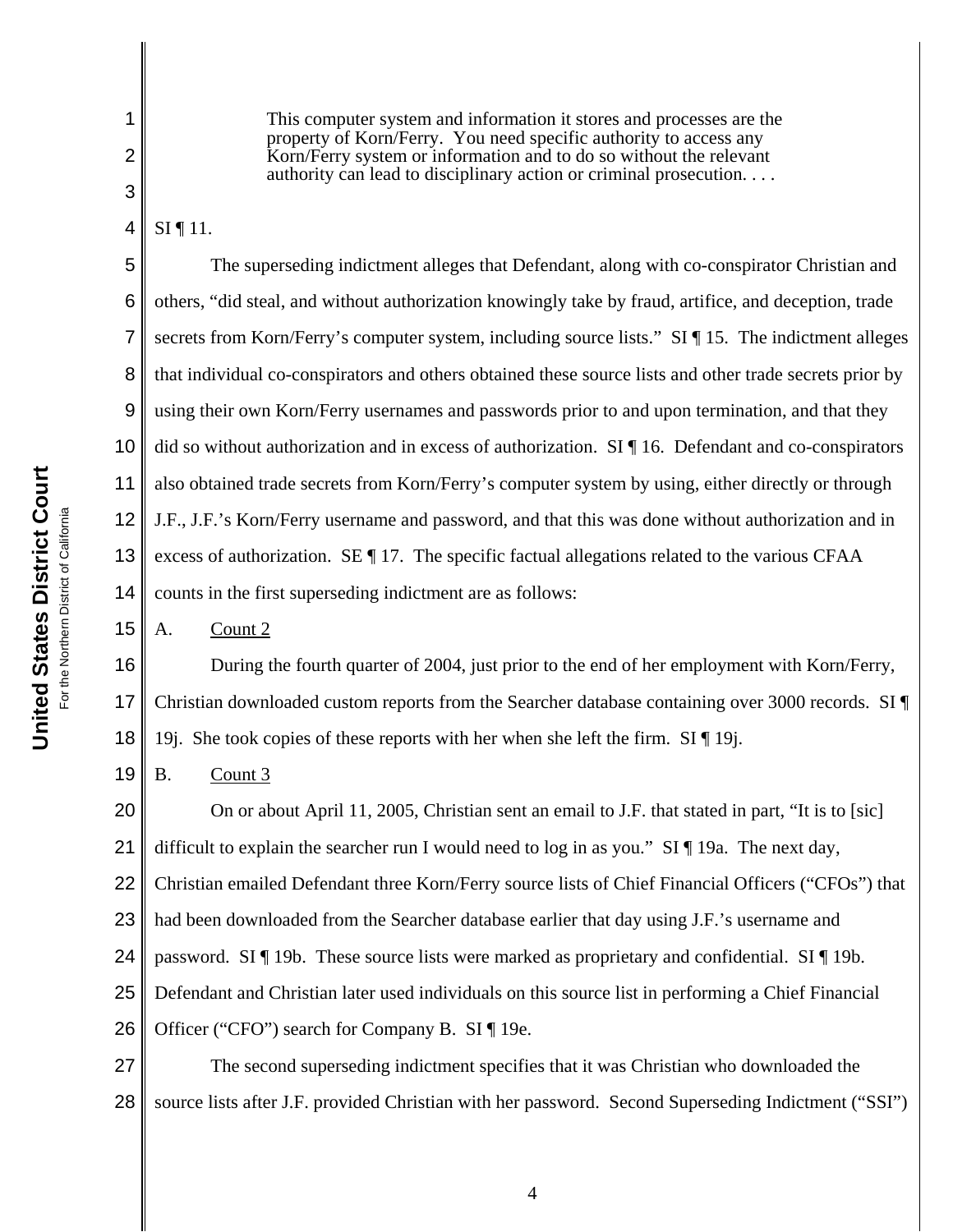United States District Court **United States District Court** For the Northern District of California For the Northern District of California

1 2 ¶ 19a. Christian did not have authorization from Korn/Ferry to access its computer system at that time. *Id.*

#### 3 C. Count 4

4 5 6 7 8 9 10 Also in April 2005, Company C retained Defendant to conduct a search for a senior vice president of human resources. SI ¶ 19h. The CEO of Company C emailed Defendant on April 25, 2005, asking Defendant to draft a job description for the position, and requesting that Defendant "make sure that the payment terms are the aggressive ones you quoted." SI ¶ 19h. On April 29, Christian emailed the CEO of Company C a position description, copying Defendant, and signing the email "David & Becky." SI  $\P$  19i. This position description was largely identical to a position specification recently obtained from Korn/Ferry's computer system by J.F. SI ¶ 19i.

D. Count 5

11

18

12 13 14 15 16 17 On or about May 26, 2005, M.J. contacted J.F., requesting that J.F. obtain information from the Searcher database on 17 individuals, and on a specific prior Korn/Ferry search engagement. SI ¶ 19l. M.J. had obtained the names of at least some of the individuals from Defendant. SI ¶ 19l. J.F. obtained the requested information from the Searcher database, and copied the files containing the information onto a C.D., which J.F. then provided to M.J. SI ¶ 19l. Defendant later used at least some of this information in a meeting with a prospective client. SI ¶ 19.

E. Count 6

19 20 21 22 23 On or about June 3, 2005, J.F. performed a query within the Searcher database for human resources managers at M.J.'s request. SI ¶ 19m. This query yielded a list of approximately 366 executives, which J.F. then exported to a spreadsheet titled "Choc Chip Cookie Recipes," and burned to a C.D. titled "ChocChip Cookies." SI ¶ 19m. J.F. later provided this C.D. to M.J. for use in the search for Company C. SI ¶ 19m.

24 F. Count 7

25 26 27 28 On or about June 23, 2005, J.F. used the Searcher database to create a custom report for senior vice president supply chain managers working at various companies. SI ¶ 19n. This report listed approximately 1,205 executives. SI ¶ 19n. J.F. later provided the custom report to Christian, who used it in an executive search. SI ¶ 19n.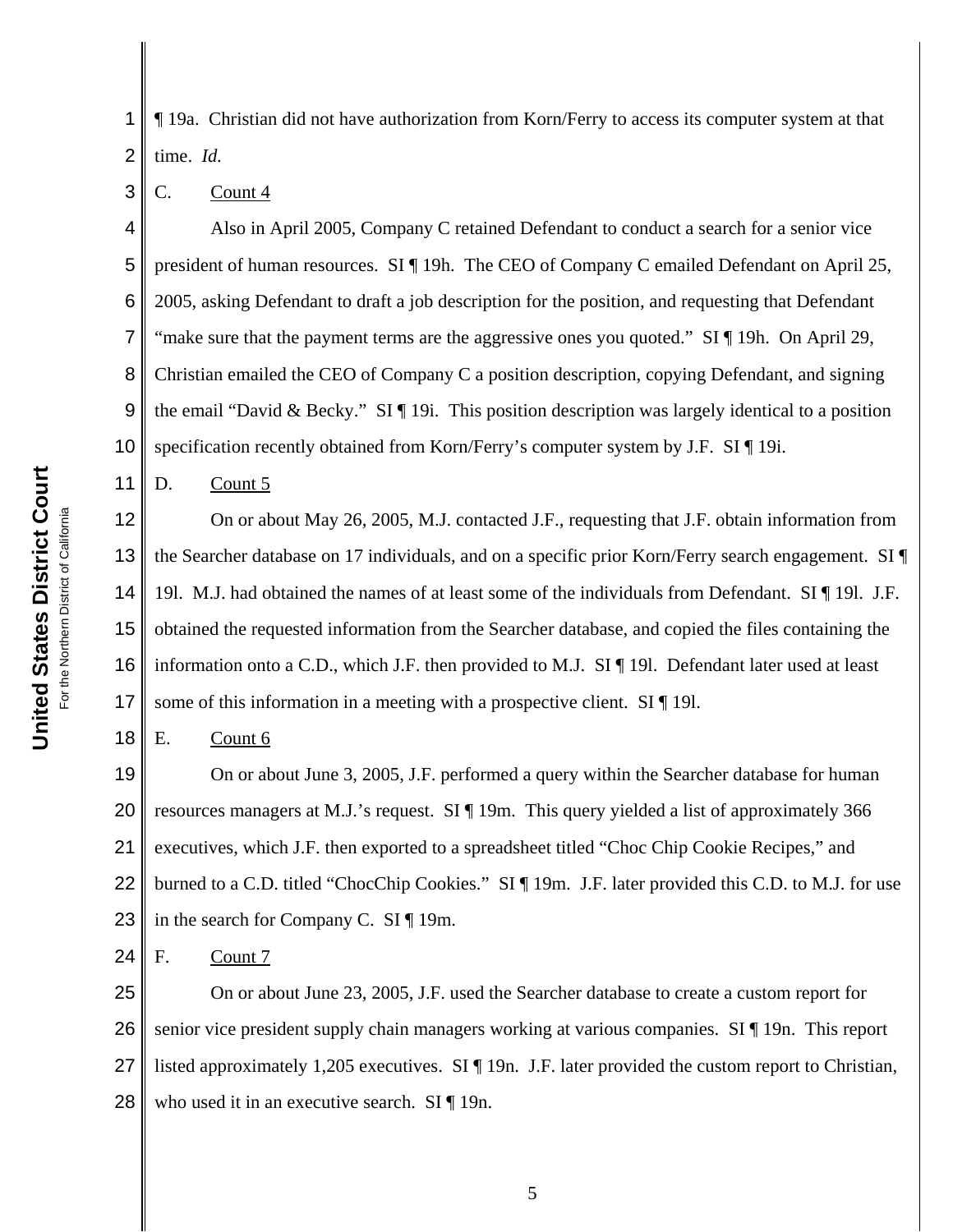**United States District Court United States District Court** For the Northern District of California For the Northern District of California

15

G. Count 8

1

2 3 4 5 6 On or about July 12, 2005, an individual used a computer at Defendant's San Francisco offices to remotely log into Korn/Ferry's computer network using J.F.'s username and password. SI ¶ 19f. A co-conspirator then ran queries for information on two of the individuals who were being considered for Company B's CFO position. SI ¶ 19f. The following month, Company B announced that it had hired one of these two individuals. SI ¶ 19f.

7 8 9 The second superseding indictment does not identify who logged onto the computer, but does specify that Christian was the one who ran the queries, and that she additionally downloaded two source lists from the Korn/Ferry system. SSI ¶ 19f.

10 H. Count 9

11 12 13 14 On or about July 29, 2005, J.F. used M.J.'s computer in Defendant's offices to remotely log into the Korn/Ferry computer network with her username and password. SI ¶ 19o. She then turned the computer over to M.J., who used the Searcher database to download information from the database to the computer, including 25 source lists. SI ¶ 19o.

# I. Relevant Procedural History

16 17 18 19 20 21 On January 12, 2009, Defendant filed a motion to dismiss various counts in the superseding indictment, including the CFAA counts. Docket No. 84. Defendant argued that the CFAA does not cover misuse or misappropriation of information obtained by employees with authorization to access the information, and that the counts should thus be dismissed because the indictment alleges nothing more. *Id.* at 3-7. Judge Patel denied Defendant's motion to dismiss the CFAA counts, holding that the statute covered the situations alleged in the complaint. Docket No. 105.

22 23 24 25 26 27 28 In September 2009, the Ninth Circuit decided *LVRC Holdings LLC v. Brekka*, which interpreted the CFAA's prohibition on accessing computers "without authorization" or "exceeding authorized access." 581 F.3d 1127, 1133-35 (9th Cir. 2009). In light of *Brekka*, Defendant filed a renewed motion to dismiss on October 5, 2009. Docket No. 122. Judge Patel granted Defendant's motion as to counts two, and four through seven, those counts which were predicated on allegations that Christian, J.F., or M.J. accessed Korn/Ferry's computers while they were still employed by Korn/Ferry, and thus still permitted to access the Searcher database. Docket No. 135 at 9.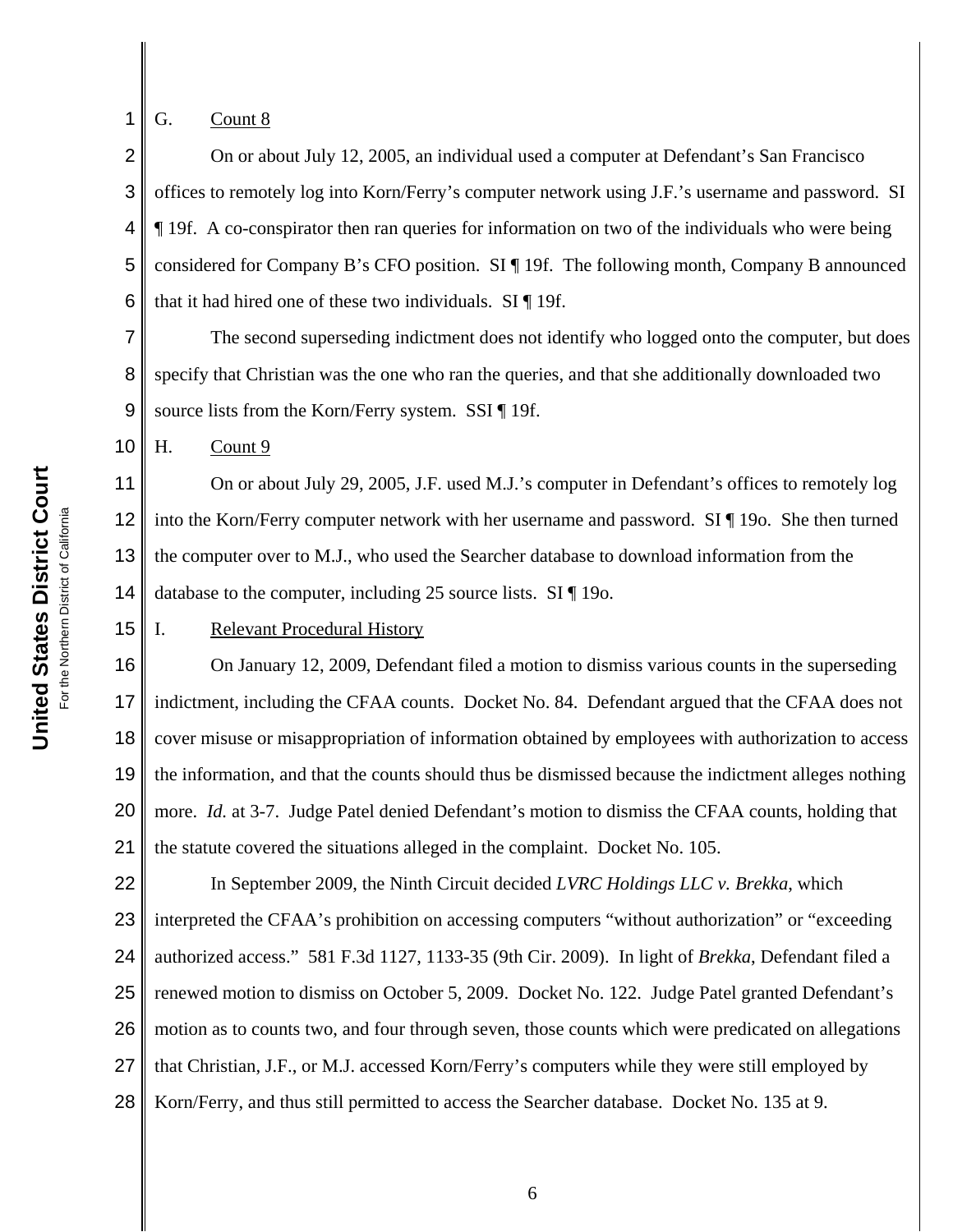6

1 2 3 4 5 The government appealed these dismissals to the Ninth Circuit. A three judge panel of the Ninth Circuit reversed, but Defendant successfully sought en banc review, and the en banc panel of the Ninth Circuit upheld the dismissals. *United States v. Nosal*, 676 F.3d 854 (9th Cir. 2012). Though counts three, eight, and nine were not considered on appeal, Defendant now argues that the Ninth Circuit's decision in *Nosal* requires that those claims be dismissed as well.

### **III. DISCUSSION**

7 8 9 10 11 12 13 14 15 16 Under Rule 12 of the Federal Rules of Criminal Procedure, a Defendant may make a motion to dismiss before trial raising "any defense, objection, or request that the court can determine without a trial of the general issue." Fed. R. Crim. P. 12(2). In analyzing a motion to dismiss an indictment, the court must accept the truth of the facts alleged in the indictment. *United States v. Boren*, 278 F.3d 911, 914 (9th Cir. 2002). "An indictment will withstand a motion to dismiss 'if it contains the elements of the charged offense in sufficient detail (1) to enable the defendant to prepare his defense; (2) to ensure him that he is being prosecuted on the basis of the facts presented to the grand jury; (3) to enable him to plead double jeopardy; and (4) to inform the court of the alleged facts so that it can determine the sufficiency of the charge.'" *United States v. Rosi*, 27 F.3d 409, 414 (9th Cir. 1994) (quoting *United States v. Bernhardt*, 840 F.2d 1441, 1445 (9th Cir. 1988)).

17 18 19 20 21 22 23 24 25 26 27 An indictment will be found defective and dismissed if it fails to recite an essential element of the charged offence. *United States v. Gondinez-Rabadan*, 289 F.3d 630, 632 (9th Cir. 2002). The Supreme Court has held that "[i]t is generally sufficient that an indictment set forth the offense in the words of the statute itself, as long as those words of themselves fully, directly, and expressly, without any uncertainty or ambiguity, set forth all the elements necessary to constitute the offence intended to be punished." *Hamling v. United States*, 418 U.S. 87, 117, 94 (1974) (internal citations and quotation marks omitted). The Ninth Circuit has noted, however, that "implied, necessary elements, not present in the statutory language, must be included in an indictment." *United States v. Jackson*, 72 F.3d 1370, 1380 (9th Cir. 1995). On the other hand, indictments are not required to incorporate judicial decisions that have interpreted the statutory language. *United States v. Renteria*, 557 F.3d 1003, 1006-07 (9th Cir. 2009).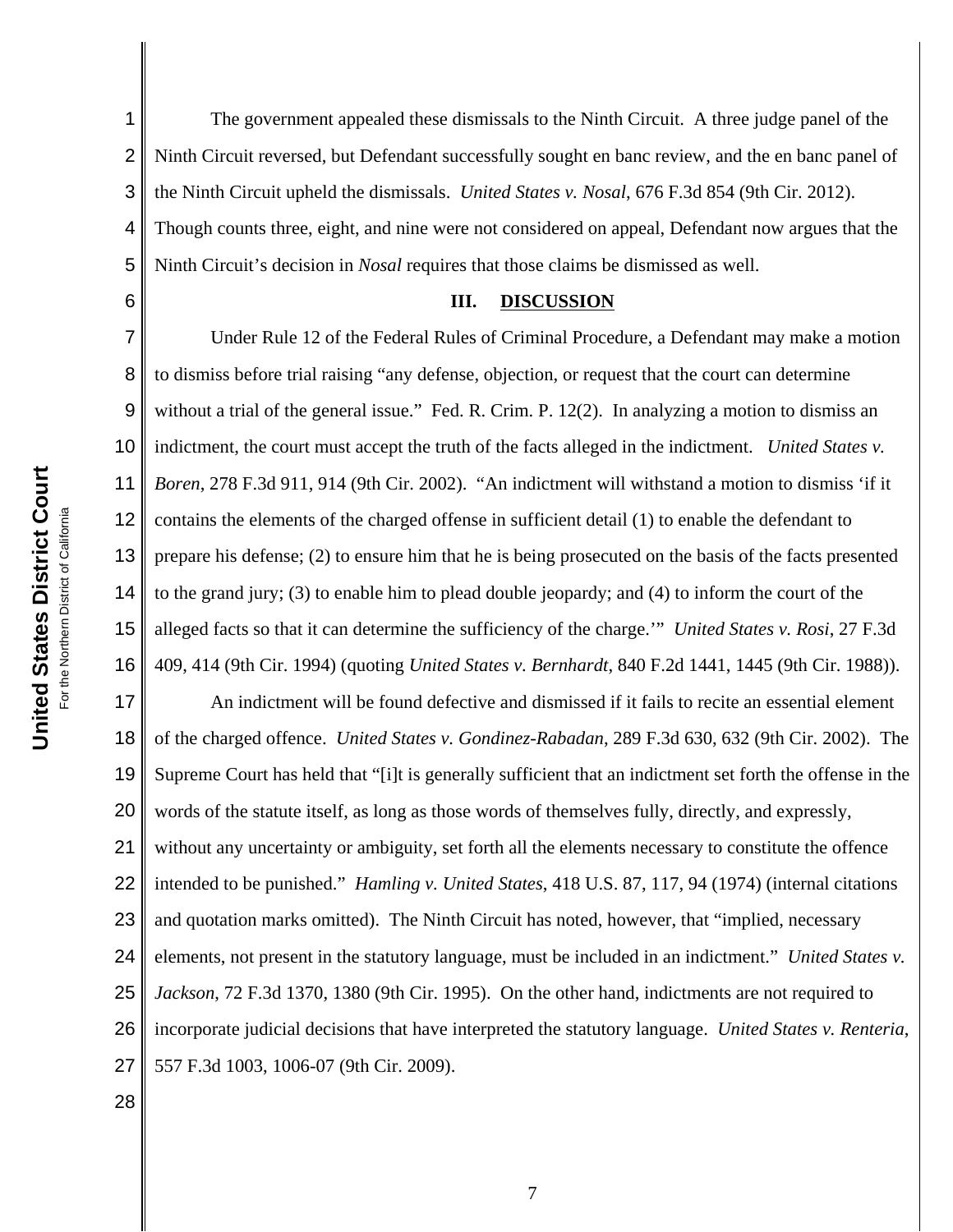# A. CFAA Statutory Language

1

2

3

4

5

6

The CFAA provides criminal penalties for an individual who:

knowingly and with intent to defraud, accesses a protected computer without authorization, or exceeds authorized access, and by means of such conduct furthers the intended fraud and obtains anything of value, unless the object of the fraud and the thing obtained consists only of the use of the computer and the value of such use is not more than \$5,000 in any 1-year period

7 8 9 10 11 12 13 18 U.S.C. § 1030(a)(4). In order to establish a violation of this provision, the government must show that Defendant "(1) accessed a 'protected computer,' (2) without authorization or exceeding such authorization that was granted, (3) 'knowingly' and with 'intent to defraud,' and thereby (4) 'further[ed] the intended fraud and obtain[ed] anything of value." *Brekka*, 581 F.3d at 1132. The statute does not define the term "authorization," but does define the phrase "exceeds authorized access" as meaning "to access a computer with authorization and to use such access to obtain or alter information in the computer that the accesser is not entitled so to obtain or alter." *Id.* § 1030(e)(6).

14 15 16 17 18 19 20 21 22 23 Judge Patel initially denied Defendant's motion to dismiss the CFAA counts under this provision. Docket No. 105. Judge Patel recognized that the Ninth Circuit had not yet addressed whether the CFAA applied to a user who was otherwise authorized to access a computer but who did so with the intent to misuse or misappropriate information. *Id.* at 6. Surveying cases from other circuits, however, she concluded that "A CFAA violation under section  $1030(a)(4)$  occurs when a person accesses a protected computer knowingly and with the intent to defraud – which renders the access unauthorized or in excess of authorization – and then, by means of such conduct, the person furthers the intended fraud." *Id.* at 8. As Defendant and his co-conspirators had accessed the Searcher database with the intent to make unauthorized use of the information therein, Judge Patel found that they were thus acting without authorization or in excess of authorized access. *Id.* at 9-10.

24

B. *LVRC Holdings v. Brekka*

25 26 27 28 Shortly thereafter, the Ninth Circuit considered the interpretation of the term "without authorization" under the CFAA in *Brekka*. 581 F.3d at 1133-35. In that case, which arose under the provision of the CFAA that allows a private right of action for anyone who suffers damage from violations of one of the criminal provisions of that Act, an employer sued a former employee who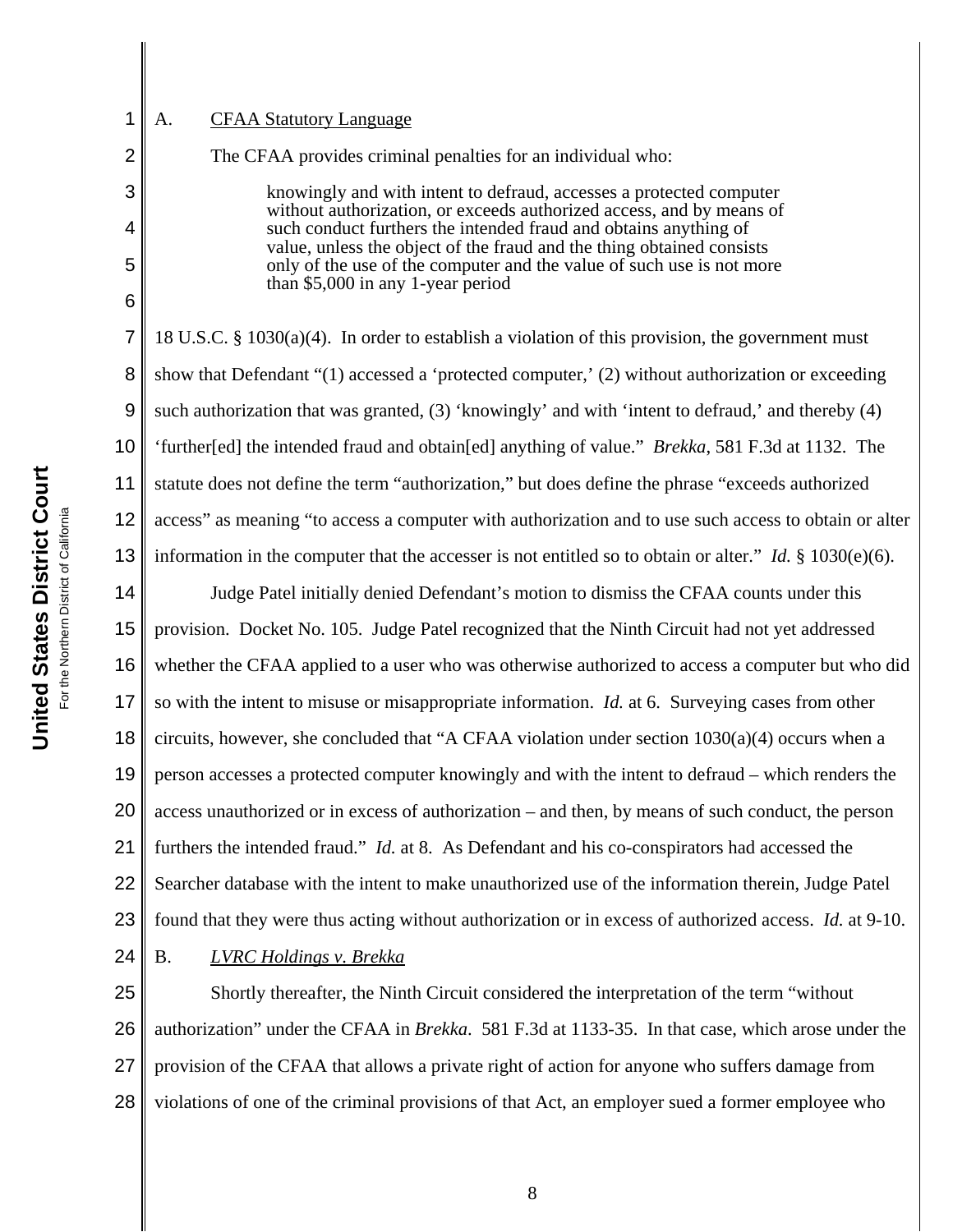1 2 3 4 5 had allegedly acted without authorization in emailing certain work files to his personal computer. *Id.* at 1129-30. At the time the defendant emailed himself the files, he was an employee with authorization to access the files in question in the course of performing his duties. *Id.* The employer argued, however, that he had violated the CFAA because he accessed and transmitted the files not for the purposes of executing his duties, but to further his own personal interests. *Id.* at 1132.

6 7 8 9 10 11 12 13 14 15 The court rejected this argument, and held that whether an employee using an employer's computer is acting with authorization depends not on the user's intent, but on the employer's actions to grant or deny permission to use the computer or relevant content. *Id.* at 1135. The court held that the prohibition on accessing a computer "without authorization" referred to one who "accesses a computer without any permission at all, while a person who 'exceeds authorized access,' has permission to access the computer, but accesses information on the computer that the person is not entitled to access." *Id.* at 1133. Based on this interpretation of the statute, the court concluded that the defendant had not acted either without authorization or in excess of his authorization because he had possessed authorization to access the relevant files at the time that he emailed them, and his motivation for doing so did not render his access "without authorization." *Id.* at 1135.

16 17 18 19 20 21 22 23 24 Following *Brekka*, Judge Patel reconsidered the earlier ruling denying Defendant's motion to dismiss the CFAA claims. Docket No. 135. In her January 6, 2010 order, she noted that reading *Brekka* together with the statutory definition of "exceeds authorized access" makes clear that, "an individual's intent in accessing a computer, be it to defraud or otherwise, is irrelevant in determining whether an individual has permission or is authorized to access the computer." *Id.* at 8. As counts two and four through seven were based on allegations that Christian and J.F. had accessed the Searcher database during their employment with Korn/Ferry, and thus during a period where they were authorized to access the database, Judge Patel found that they had not acted without authorization or in excess of authorization. *Id.* at 11. Accordingly, those claims were dismissed. *Id.*

25 26 27 28 Considering the remaining counts under the CFAA, Judge Patel noted that on its face, the indictment did not explicitly specify who accessed the Searcher database in the incidents that are the basis for counts three and eight. *Id.* at 12; *see* SI ¶¶ 19b, 19f, 21. At the December 16, 2009 hearing on the motion to reconsider, the government indicated that at trial it intends to introduce evidence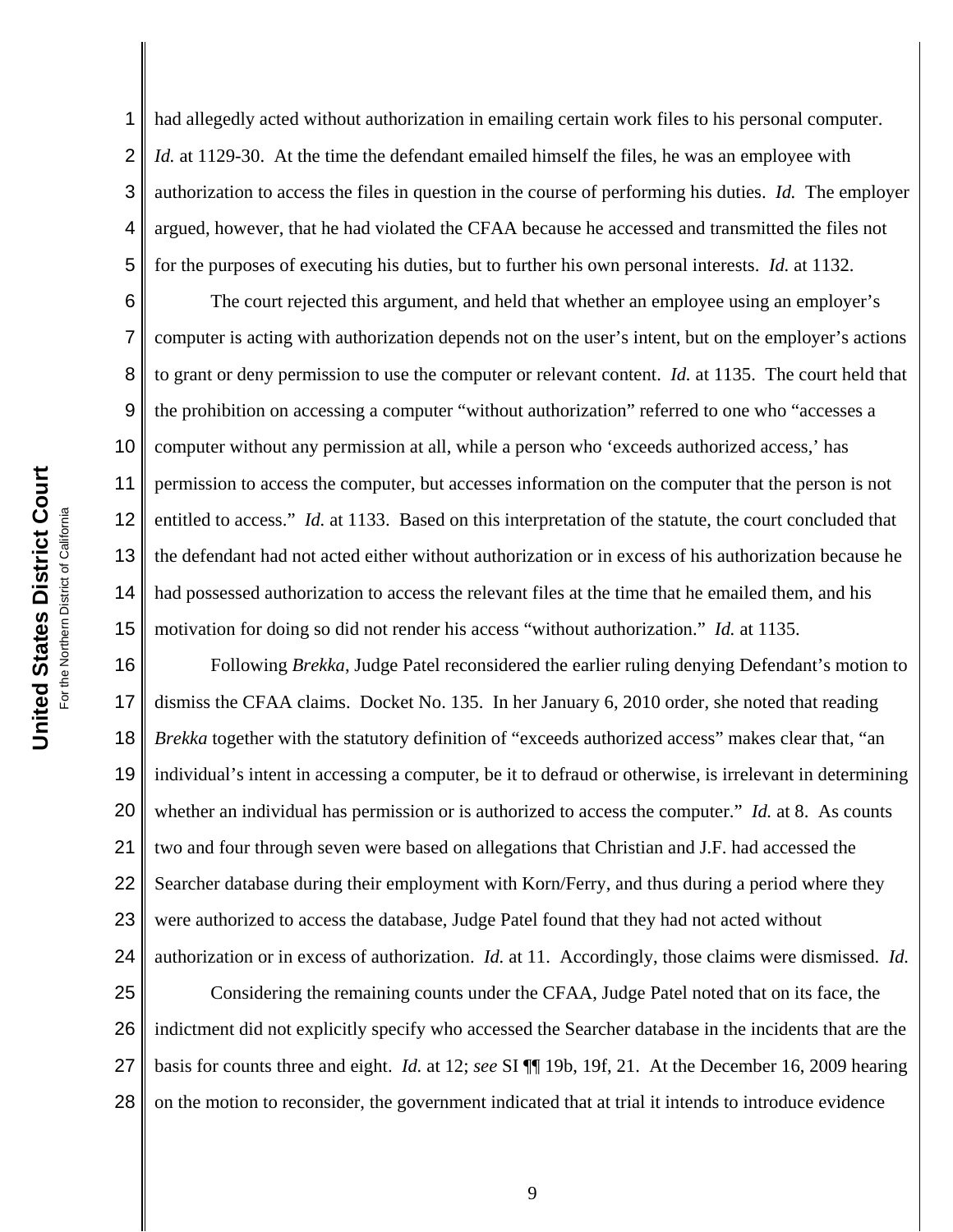1 2 3 4 5 6 7 8 that it was Christian who accessed the database on those occasions. Docket No. 135 at 12; Def.'s Opp. at 3. In light of this disclosure, Judge Patel declined to dismiss those counts. Docket No. 135. at 12. As noted above, the second superseding indictment amends these counts to include allegations that Christian accessed the database on those occasions. SSI ¶ 19. As to count nine, Judge Patel noted that the indictment specifically alleged that J.F. had logged onto the database and then turned over access to M.J., who was then no longer a Korn/Ferry employee. *Id.* at 12-13; SI ¶¶ 19o, 21. As this count specifically alleged database access by an individual without authorization, Judge Patel denied the motion to dismiss this count. Docket No. 135 at 13.

9

# C. The Ninth Circuit's Decision in *Nosal*

10 11 12 13 14 15 16 17 18 19 20 21 The government appealed the dismissal of counts two and four through seven. On appeal, the Ninth Circuit sitting en banc rejected the government's argument that this case is distinguishable from *Brekka* because Korn/Ferry had an explicit policy forbidding use of the contents of the Searcher database for purposes other than performing one's duties as a Korn/Ferry employee. 676 F.3d at 857-58. The court held "that 'exceeds authorized access' in the CFAA is limited to violations of restrictions on *access* to information, and not restrictions on its *use.*" *Id.* at 863-64. In so holding, the court expressed concern that interpreting the CFAA to create criminal penalties for violations of use agreements "would transform the CFAA from an anti-hacking statute into an expansive misappropriation statute." *Id.* at 857. The court thus rejected the argument that an individual could be liable for accessing a computer in excess of authorization when they had permission to access the information on a computer, but did so for a purpose not condoned by the relevant use agreement. *Id.*

22 23 24 25 26 27 28 The court noted that a related provision of the CFAA provided criminal penalties for exceeding authorized access of a computer even without any culpable intent. *Id.* at 859. Allowing a definition of "exceeds authorized access" that includes actions that violate use agreements (as opposed to access restrictions) would create sweeping criminal liability for users of the numerous websites and computer systems that have lengthy use agreements that often go unread by users. *Id.* at 860-62. Since the court found that the plain language of the CFAA did not clearly create liability for violations of use agreements, the rule of lenity precluded interpreting the law in such a way that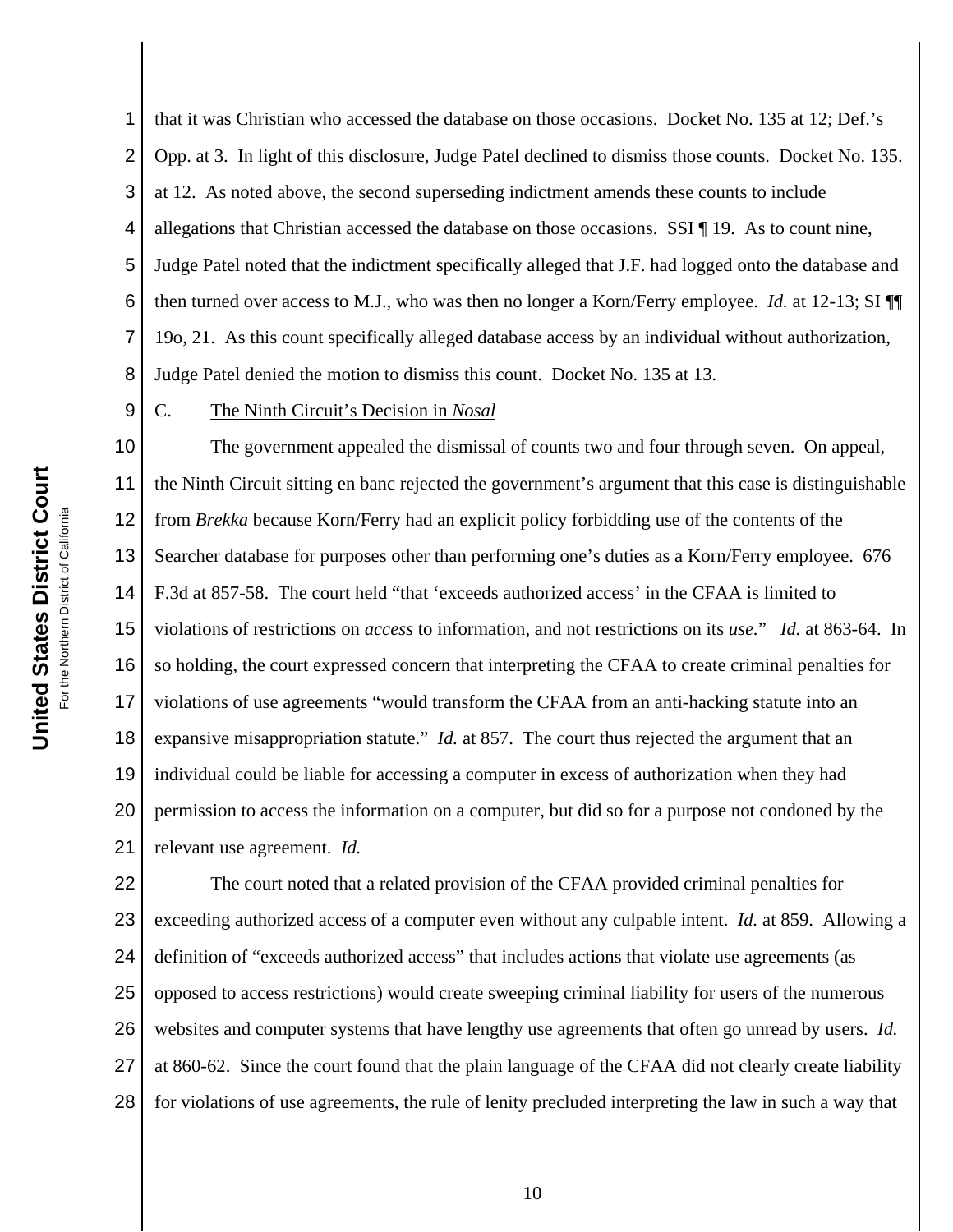4 5 purpose of the CFAA. *Id.* at 863-64. 6 7 8 9 10 **United States District Court United States District Court** 11 For the Northern District of California the Northern District of California 12 13 14 15 16 17 18 it is possible to read both prohibitions as applying to hackers: "[W]ithout authorization" would apply to *outside* hackers (individuals 19 who have no authorized access to the computer at all) and "exceeds" authorized access" would apply to *inside* hackers (individuals whose initial access to a computer is authorized but who access unauthorized 20 information or files). This is a perfectly plausible construction of the 21 22

1

23 24 25 26 27 28 statutory language that maintains the CFAA's focus on hacking rather than turning it into a sweeping Internet-policing mandate. *Id.* at 858 (emphasis in original). The court noted that the Defendant's "narrower interpretation [of the CFAA] is also a more sensible reading of the text and legislative history of a statute whose general purpose is to punish hacking – the circumvention of technological access barriers – not misappropriation of trade secrets – a subject Congress has dealt with elsewhere." *Id.* at 863. The court did not, however, explicitly hold that the CFAA is limited to hacking crimes, or discuss the implications of so limiting the statute. For example, the court did not revisit the elements

2 3 unauthorized access (or access that exceeds authorization), not misuse of information after obtaining authorized access. The court noted that the narrower interpretation of the phrase "exceeds authorized access" is more consistent with the text of the statute, the legislative history, and the

would create such sweeping liability. *Id.* at 863. Rather, a violation of the CFAA requires

D. Application to Remaining CFAA Counts

1. Defendant's Definition of Hacking

Defendant now argues that the Ninth Circuit's opinion in *Nosal* limits the applicability of the CFAA to not just unauthorized access but to hacking crimes where the defendant circumvented technological barriers to access a computer. Thus, Defendant argues, the remaining CFAA claims must be dismissed because they do not include allegations that Defendant or his co-conspirators circumvented any technological access barriers.

The Ninth Circuit acknowledged that the CFAA was passed "primarily to address the growing problem of computer hacking." *Id.* at 858. The court further rejected the government's argument that accessing a computer "without authorization" was intended to refer to hackers, while accessing a computer in a way that "exceeds authorized access" necessarily refers to authorized users who access a computer for an unauthorized purpose.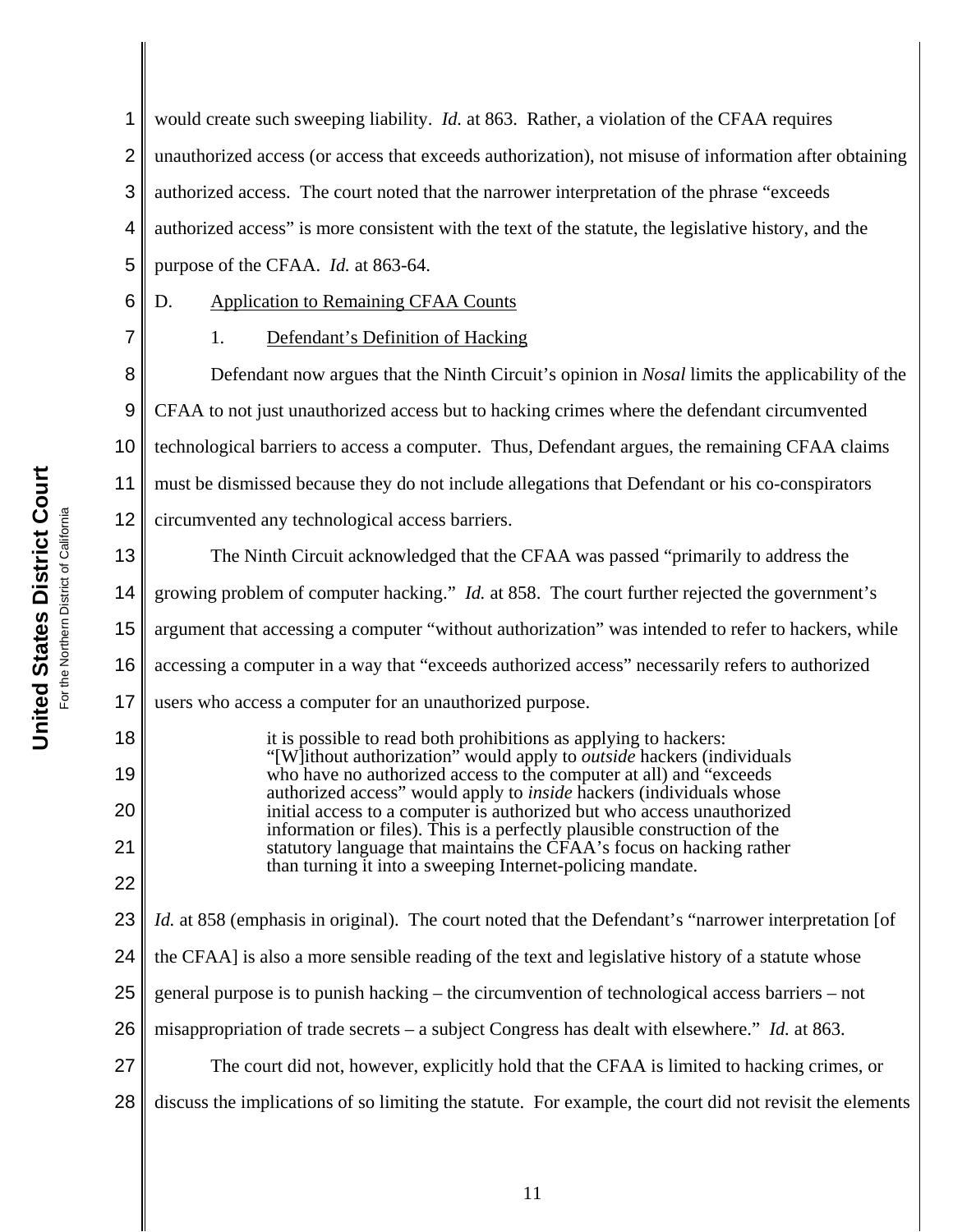1 2 3 4 5 6 7 8 9 10 11 12 13 14 15 of crimes under § 1030(a)(4) as articulated in *Brekka*, where it held the elements of a violation of that provision were: (1) accessing a protected computer; (2) without authorization or exceeding such authorization that was granted; (3) knowingly and with intent to defraud; and thereby (4) furthering the intended fraud and obtaining anything of value. *Brekka*, 581 F.3d at 1132. Nowhere does the court's opinion in *Nosal* hold that the government is additionally required to allege that a defendant circumvented technological access barriers in bringing charges under § 1030(a)(4). Instead, *Nosal* holds only that it is not a violation of the CFAA to access a computer with permission, but with the intent to use the information gained thereby in violation of a use agreement. 676 F.3d at 863-64. The court did not address limits on liability under the CFAA based on the *manner* in which access is limited, whether by technological barrier or otherwise. *Id.* Thus, Defendant's interpretation is not a fair reading of *Nosal* on this front is simply incorrect. Hacking was only a shorthand term used as common parlance by the court to describe the general purpose of the CFAA, and its use of the phase "circumvention of technological access barriers" was an aside that does not appear to have been intended as having some precise definitional force.

16 17 18 19 20 21 22 23 24 25 Even if *Nosal* added a "circumventing technological access barriers" element to crimes under  $§ 1030(a)(4)$ , the indictment sufficiently alleges such circumvention. As the government points out "password protection is one of the most obvious technological access barriers that a business could adopt." Gov.'s Opp. at 1. Faced with this reality, Defendant acknowledges that the Ninth Circuit did not offer a definition of hacking, and urges this Court to look to the definition in the Digital Millenium Copyright Act, which provides that to "'circumvent a technological measure' means to descramble a scrambled work, to decrypt an encrypted work, or otherwise to avoid, bypass, remove, deactivate, or impair a technological measure, without the authority of the copyright owner." 17 U.S.C. § 1201(a)(3)(A). However, there is no legal basis to incorporate into the CFAA the Digital Millenium Copyright Act which was passed 14 years after the CFAA and which concerned matters separate and distinct from the CFAA.<sup>3</sup> Moreover, it is noteworthy that neither the CFAA nor the

<sup>27</sup> 28 3 The CFAA is aimed at addressing various forms of computer-related crime, such as hacking. *See Nosal*, 676 F.3d at 858. The Digital Millenium Copyright Act creates various criminal and civil penalties for circumventing copyright protection systems, including the circumvention of technological measures intended to protect copyrighted materials. 17 U.S.C. § 1201-1204.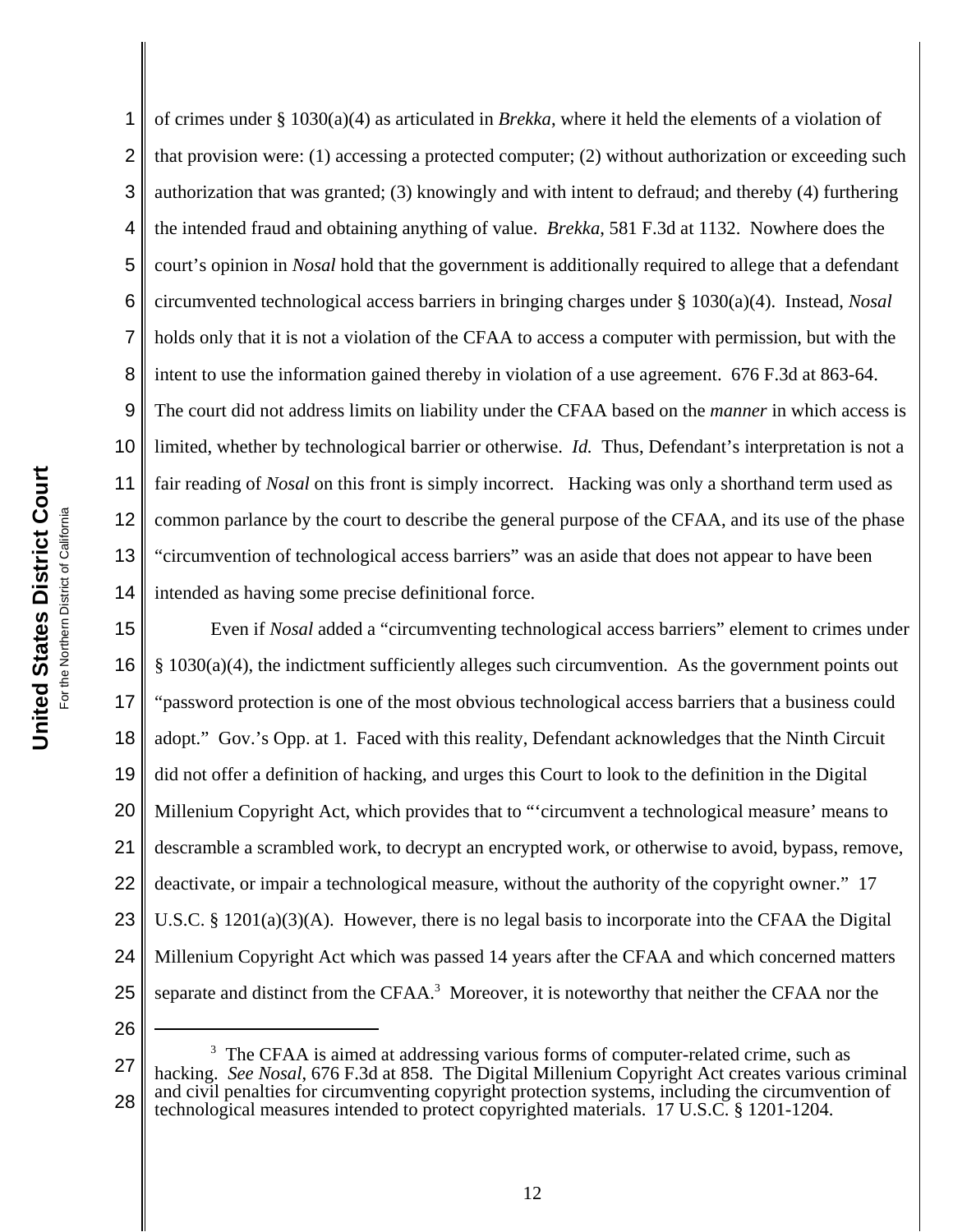1 2 3 4 Digital Millenium Copyright Act employs the term "hacking." In any event, even if the Digital Millenium Copyright Act's definition of "circumvent a technological measure" were to inform the scope of the CFAA, as noted above, the actions alleged in the indictment fall within it. Use of another's password "avoids" and "bypasses" the technological measure of password protection.

5 6 7 8 9 10 11 12 13 14 15 16 Defendant argues that the remaining CFAA claims fail because they do not allege "J.F.'s password was obtained illegally or without her consent." Def.'s Mot. at 5. Defendant's argument is premised in part on the notion that because J.F. allowed Defendant's co-conspirators to use her credentials to access the Korn/Ferry system, the co-conspirators cannot be said to be acting "without authorization" in accessing the Searcher database. In *Brekka*, however, the Ninth Circuit made clear that it is the actions of the employer who maintains the computer system that determine whether or not a person is acting with authorization. *Brekka*, 581 F.3d at 1135 ("The plain language of the statute therefore indicates that 'authorization' depends on actions taken by the employer."). Further, the CFAA appears to contemplate that one using the password of another may be accessing a computer without authorization, as it elsewhere provides penalties for anyone who "knowingly and with intent to defraud traffics in any password or similar information through which a computer may be accessed without authorization." 18 U.S.C.  $\S 1030(a)(6)^4$ 

17 18 19 20 21 Additionally, Defendant argues that the CFAA does not cover situations where an employee voluntarily provides her password to another by analogizing to the law of trespass with regards to physical property: "Just as consensual use of an employee's key to gain physical access is not trespass, consensual use of an employee's computer password is not hacking." Def.'s Mot. at 6. Defendant argues that the court in *Nosal* held that "the CFAA was based on principles of trespass."

- 22
- 23 24 25 26 27 28 <sup>4</sup> In support of his argument that there is no criminal liability under the CFAA because J.F. willingly provided her access credentials, Defendant cites to an example given by the court in *Nosal*, where the court, discussing the variety of terms to be found in use restrictions, notes that Facebook's user agreement makes it a violation of terms to allow another person to log into your account. *Nosal*, 676 F3d at 861. Besides constituting a mere example cited in dicta, that situation is distinguishable from the circumstances here. First, in the case of Facebook, what is at issue is a use restriction that restricts a user from giving their password to another person. Furthermore, allowing such person to use one's password permits them to access the user's Facebook account containing the user's personal account and information; it does not allow access to any Facebook trade secrets. In the case at bar, what is being accessed by circumventing the password protection is Korn/Ferry's trade secrets.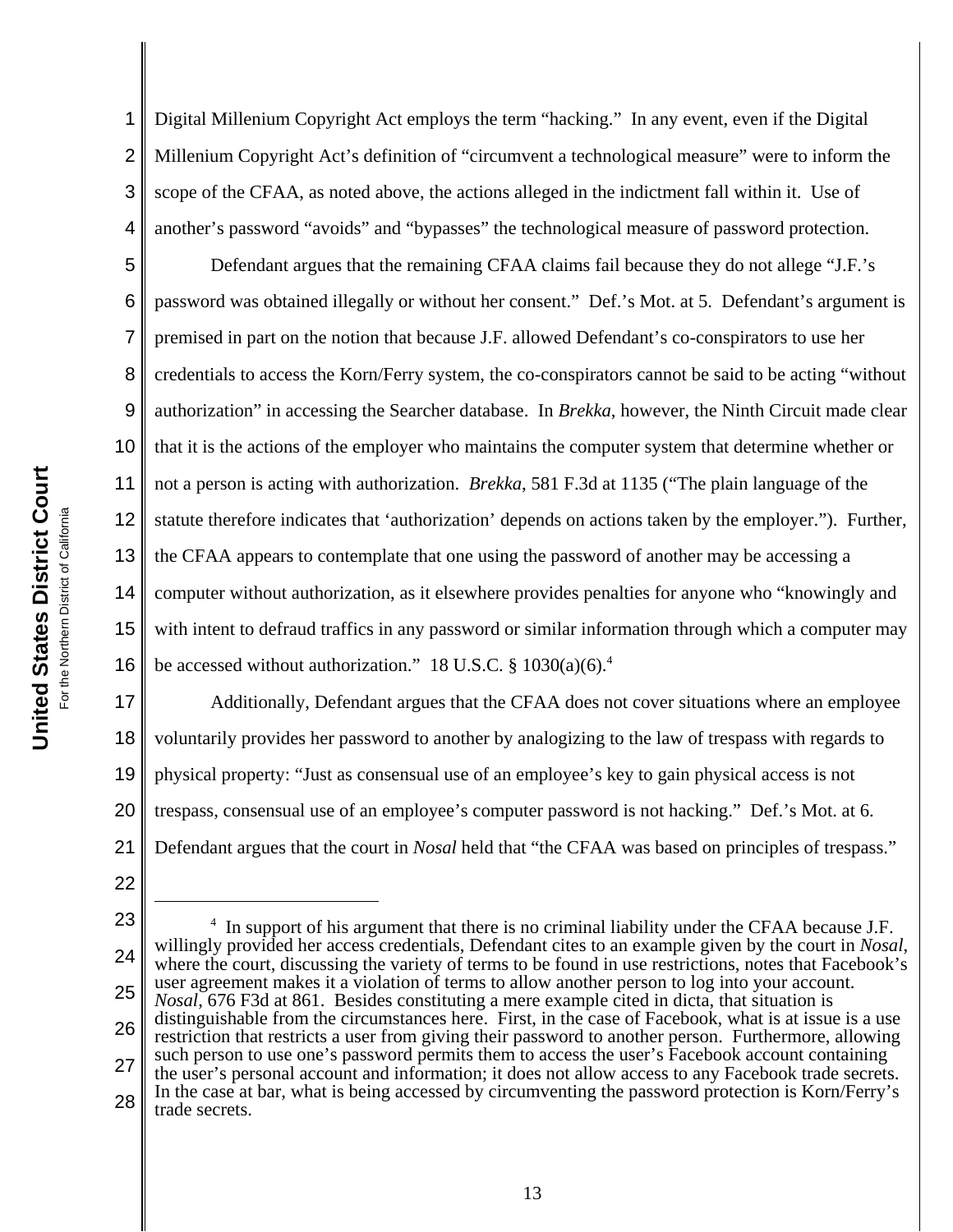10

22

23

24

25

26

27

28

1 2 3 4 5 6 7 8 9 *Id.* This is a mischaracterization of the opinion in *Nosal*, which merely noted that the CFAA was passed to address the growing problem of hacking, and quoted a Senate report that stated "[i]n intentionally trespassing into someone else's computer files, the offender obtains at the very least information as to how to break into that computer system." *Nosal*, 676 F.3d at 858 (quoting S.Rep. No. 99–432, at 9 (1986), 1986 U.S.C.C.A.N. 2479, 2487 (Conf. Rep.)). Aside from these passing comments positing an analogy, Defendant points to nothing in the wording of the CFAA or interpretive case law to support its construction. If the CFAA were not to apply where an authorized employee gave or even sold his or her password to another unauthorized individual, the CFAA could be rendered toothless. Surely, Congress could not have intended such a result.

2. "Access"

11 12 13 14 15 16 The factual scenario presented in count nine, does, however, raises the question of how to interpret the term "access" in the CFAA. Defendant argues that J.F. was the individual "accessing" the Korn/Ferry system when she logged in using her password, and that M.J.'s use of the system *after* the login does not constitute unauthorized "access" within the meaning of the statute. The government, on the other hand, argues that "access" encompasses ongoing use, including M.J.'s unauthorized use of the system after J.F. logged in.

17 18 19 20 21 In support of its argument, the government cites to two Senate Reports from the CFAA's legislative history. The first, from the 1996 amendments to the CFAA, notes that "the term 'obtaining information' includes merely reading it." Sen. Rep. No. 104-357, at 7 (1996). The government argues that just as "obtaining information" may include merely reading, so too may access be as simple as reading the materials in question.<sup>5</sup> The second Senate Report, associated with

<sup>&</sup>lt;sup>5</sup> The full context for the quote is:

<sup>&</sup>quot;Information" as used in this subsection includes information stored in intangible form. Moreover, the term ''obtaining information'' includes merely reading it. There is no requirement that the information be copied or transported. This is critically important because, in an electronic environment, information can be "stolen" without asportation, and the original usually remains intact. This interpretation of "obtaining information" is consistent with congressional intent expressed as follows in connection with 1986 amendments to the Computer Fraud and Abuse statute: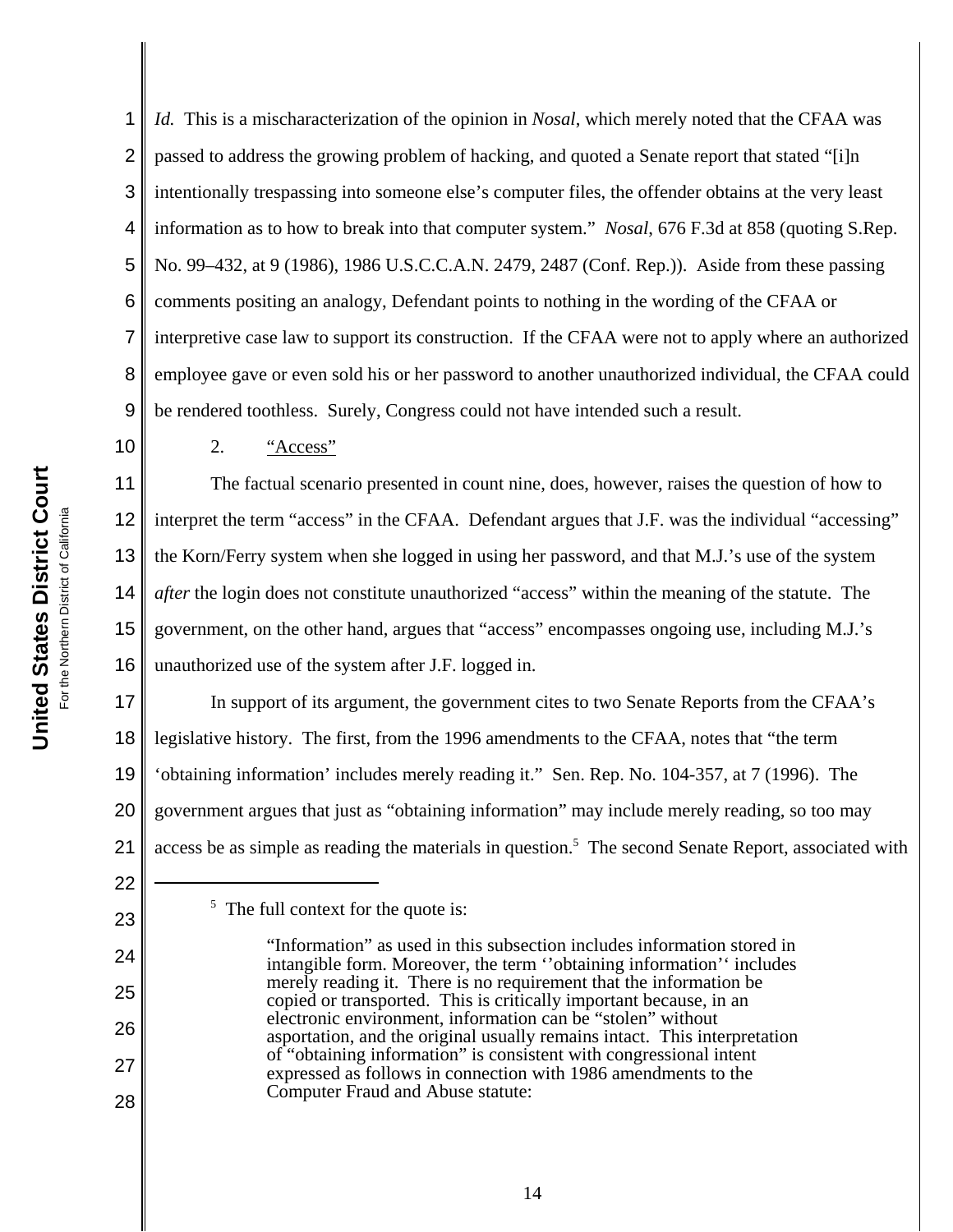6

7

23

24

25

26

27

1 2 3 4 the 1986 version of the CFAA, notes the intention to criminalize "knowingly trafficking in other people's computer passwords." Sen. Rep. No. 99-432, at 3 (1986). This comment, however, seems to be in reference to §  $1030(a)(6)$  of the CFAA, which criminalizes trafficking in passwords, and is not at issue in the current case. *See id.* at 13.

5 8 9 The Court need not opine on whether  $\S 1030(a)(4)$  should be read so broadly as to encompass the situation where an unauthorized person looks over the shoulder of the authorized user to view password protected information or files. The allegation in Count Nine is that J.F. logged on to the computer using her credentials, then handed over the computer terminal to M.J., who ran his own searches through the Korn/Ferry database and then downloaded files therefrom.

10 11 12 13 14 15 16 17 18 19 20 21 22 Functionally and logically, this is no different than if J.F. gave M.J. the password, and M.J. typed in the password himself. The only distinction differentiating the two scenarios is one based on a constrained and hypertechnical definition of "access" in which access focuses solely on the moment of entry and nothing else. Not only would such a definition produce a non-sensical result; it is not supported by the language of the statute. The crime under  $\S 1030(a)(4)$  is "accessing" a protected computer, or not "entering" or "logging on to" a protected computer. 18 U.S.C. § 1030(a)(4). Nothing in the CFAA suggests anything other than a common definition of the term "access," applies. The Oxford English Dictionary defines "access" as, *inter alia*, "[t]he opportunity, means, or permission to gain entrance to *or use* a system, network, file, etc." *See* Oxford English Dictionary, www.oed.com (emphasis added); *see also* Black's Law Dictionary (defining access as, *inter alia*, "[a]n opportunity or ability to enter, approach, pass to and from, or communicate with"). The common definition of the word "access" encompasses not only the moment of entry, but also the ongoing use of a computer system. Under the facts alleged in the indictment, M.J. "proceeded to

> Because the premise of this subsection is privacy protection, the Committee wishes to make clear that 'obtaining information' in this context includes mere observation of the data. Actual asportation, in the sense of physically removing the date from its original location or transcribing the data, need not be proved in order to establish a violation of this subsection.

28 Sen. Rep. No. 104-357, at 7 (1996) (quoting Sen. Report No. 99–432, at 6–7 (1986)).